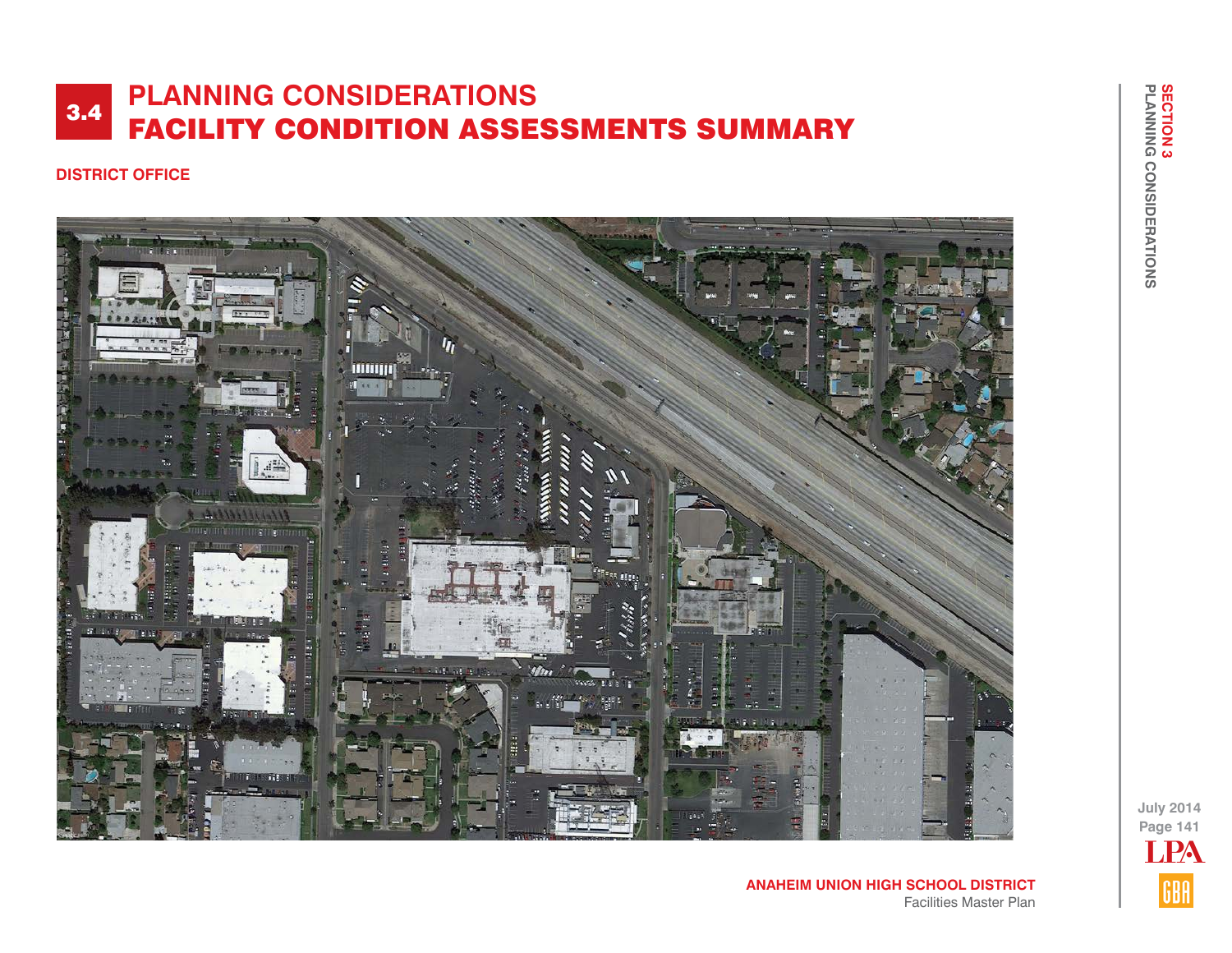### **DISTRICT OFFICE**

#### 501 Crescent Way Anaheim, CA 92801

| Year Constructed<br>Year Last Modernized                                                                                              | 1960<br>1972                |
|---------------------------------------------------------------------------------------------------------------------------------------|-----------------------------|
| Staff                                                                                                                                 | 359                         |
| Square Footage:<br>Administration Building<br><b>Total Permanent Buildings</b><br>(including Administration)<br>Relocatable Buildings | 118,600<br>151.169<br>4.800 |
| Site Size (acres)                                                                                                                     | 14.5                        |

### GREATEST NEEDS:

- Roof replacement.
- HVAC system replacement.
- **Financed security throughout the building.**
- $\blacktriangleright$  Interior and exterior signage for wayfinding.
- Expansion of the Education and Information Technology Division (EIT). This area will include space for the energy conservation specialist.
- Soundproof conference and training rooms.
- **Modernized restroom facilities.**
- Interior and exterior finishes including flooring.

#### CONDITION ASSESSMENT

The District Office is located at 501 Crescent Way in Anaheim and it is sited on 14.5 acres. The facility was originally constructed in 1960 as a Fed-Mart store. With the closing of the store in 1972, the building was reconfigured to house the new District offices and Gilbert High School. Ultimately, the high school was relocated to the Trident Education Center making room for approximately 118,600 square feet of space fully dedicated to administrative offices and support functions. This facility houses the AUHSD administration, Board of Trustees and Superintendent's offices, Human Resources, Educational Services, Special Youth Services, Business Services, the District's Central Kitchen, Education and Information Technology, Warehouse, Safe Schools, and Language Assessment. Other structures on the site house the Transportation and Food Service's offices, Maintenance and Operations, and the transportation yards and fueling bays.

Since its occupancy in 1972, the 54-year old facility has been maintained but is due major repairs and upgrades.

With the potential relocation of the Central Kitchen, a reconfiguration of the remaining space will address spatial needs that currently impact the daily operations of the District.





Facility needs exist in the following areas:

- Emphasis of the main entry to the building.
- Secured lobby and reception with visual connection to the parking lot and the main entry.
- Enhanced security throughout the building.
- Roofing
- Interior and exterior signage for wayfinding.
- Expansion of the Education and Information Technology Division (EIT). This area will include space for the energy conservation specialist.
- Soundproof conference and training rooms.

**Page 142 July 2014 T PA**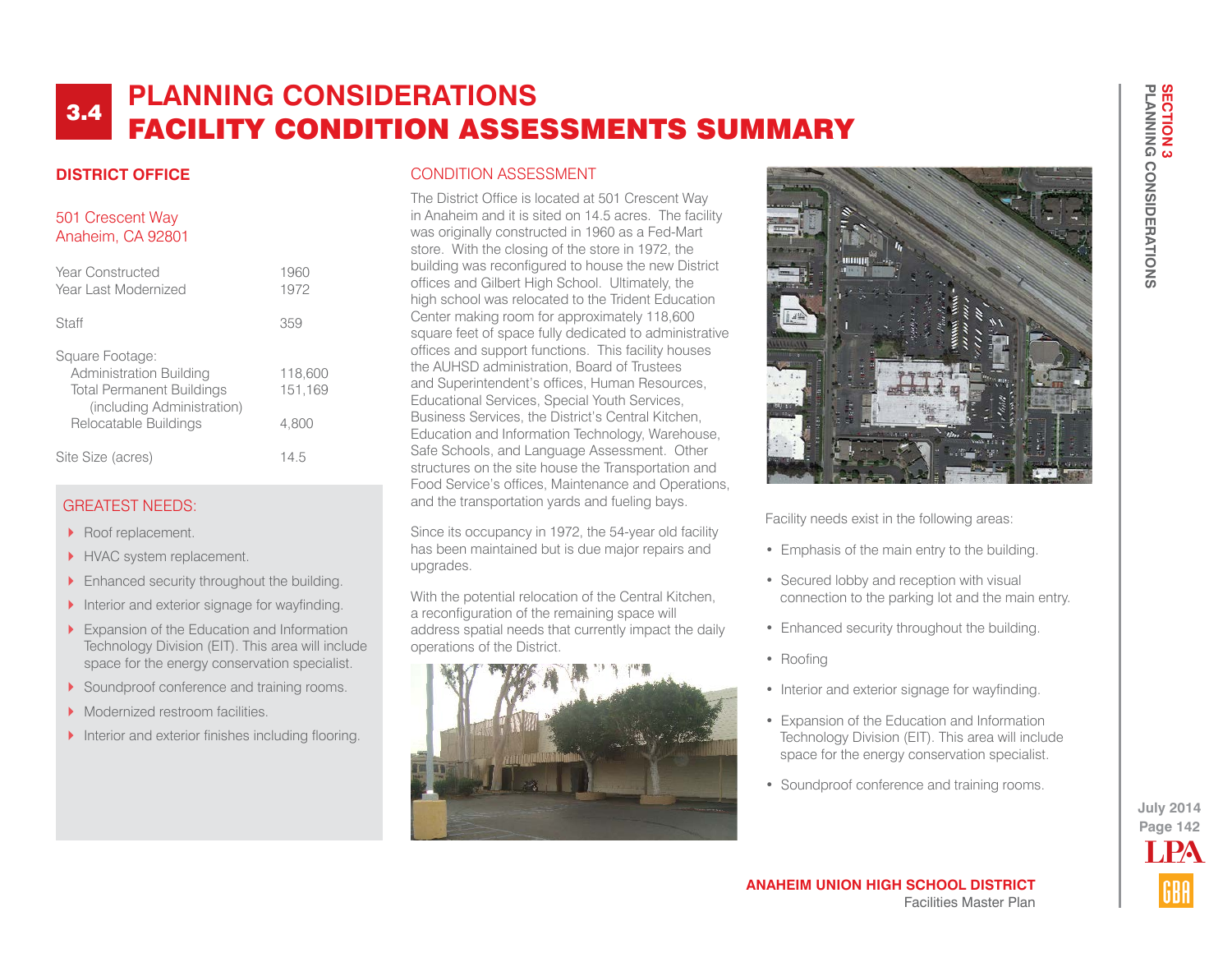## **DISTRICT OFFICE**

- Internally connect Safe Schools / Testing to the rest of the building. Establish a main point of entry to this area from the west side of the building.
- Modernize restroom facilities.
- Boardroom upgrades.
- Interior and exterior finishes including flooring.
- Upgrade / consolidation of the transportation facilities.

### SITE CONDITIONS

All asphalt areas received a maintenance and seal coats in 2013. The fueling station areas require a slurry coat.

The site's landscaping and irrigation system are in good condition. Minor landscape upgrades will be needed.

Upgrade fencing along the perimeter of the site.

### BUILDING SYSTEMS

#### PLUMBING

- Replace the existing sewer system throughout.
- The existing gas system is in good condition. Provide an earthquake shut off valve.
- The domestic water system is in good condition.
- The existing fire sprinklers are connected to the domestic water system. Upgrade to current code.
- The site's storm drainage is adequate.

#### **MECHANICAL**

The HVAC units throughout the District Office are life-cycled and in need of replacement. Evaluate providing separate units for the boardroom, EIT and Food Service. Upgrade the energy management system.

#### **FI ECTRICAL**

Evaluate the existing power system including the main switchboard and branch distribution. Replace the District-wide telephone system. Upgrade the fire alarm and security systems with the addition of surveillance cameras. Upgrade the boardroom technology and install a new public address/intercom system.

EIT needs an uninterrupted power system (UPS).

Replace site and parking lot lighting with L.E.D. technology for energy efficiency.

> **Page 143 July 2014** LPA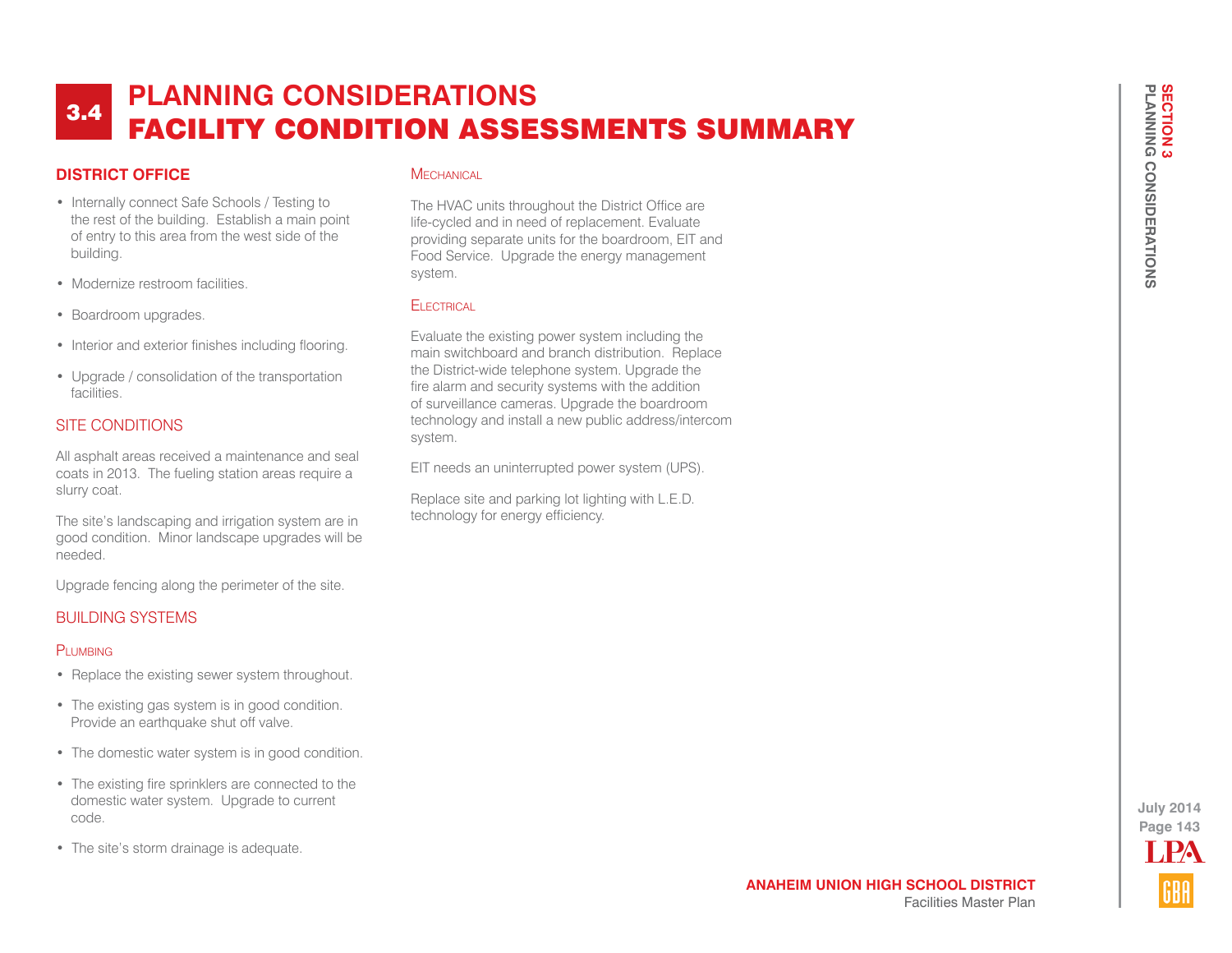

Emphasize main entry to the building. The state of the Mall restrooms need renovation.





The central kitchen is undersized and needs major renovation.





Need to improve lighting. The state of the Replace roofing and HVAC units.



Slurry seal fueling station.



Upgrade interior finishes.



**PLANNING CONSIDERATIONS**

**SECTION 3<br>PLANNING CONSIDERATIONS** 

**SECTION 3**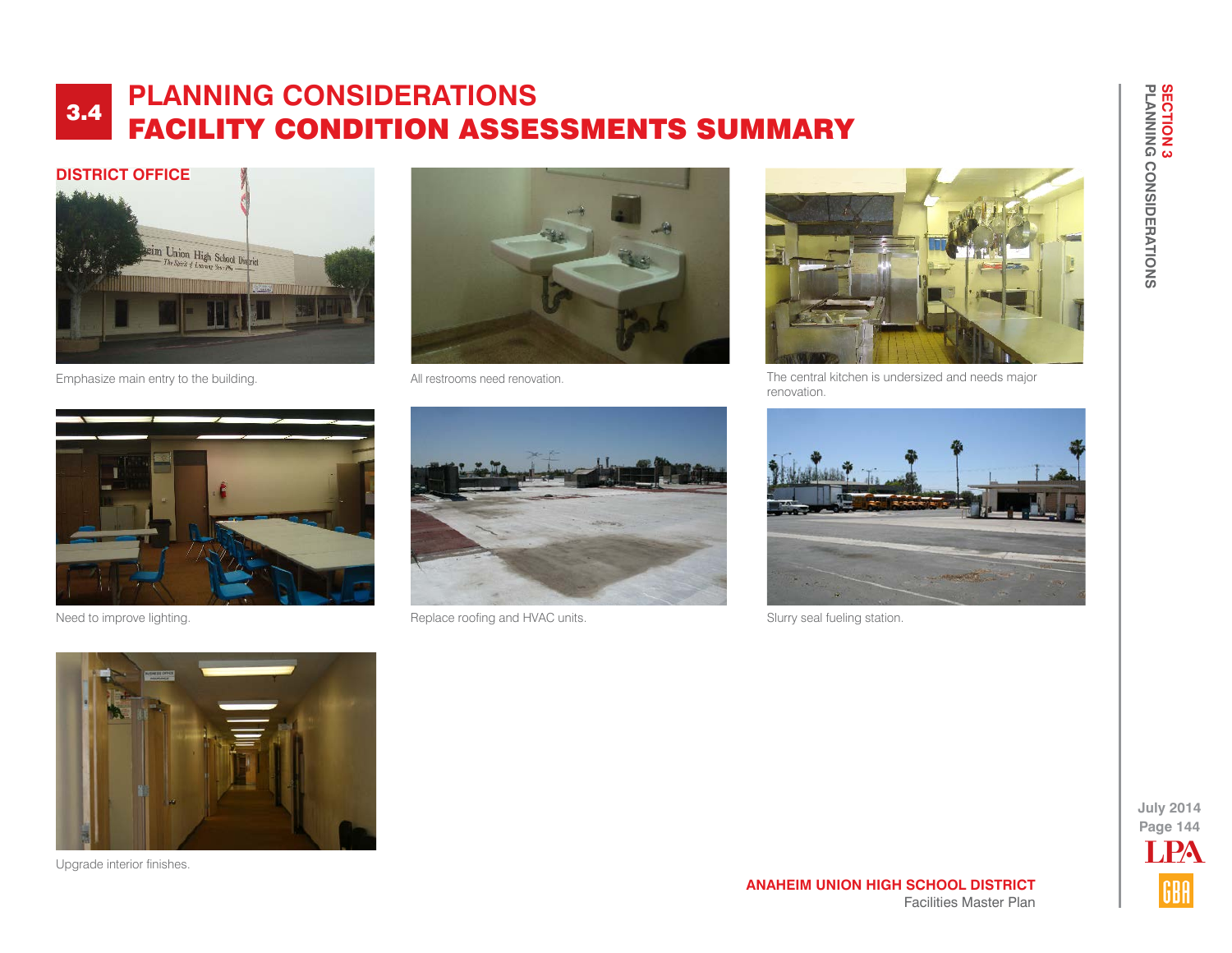## **DISTRICT OFFICE**



**Page 145 July 2014** LPA